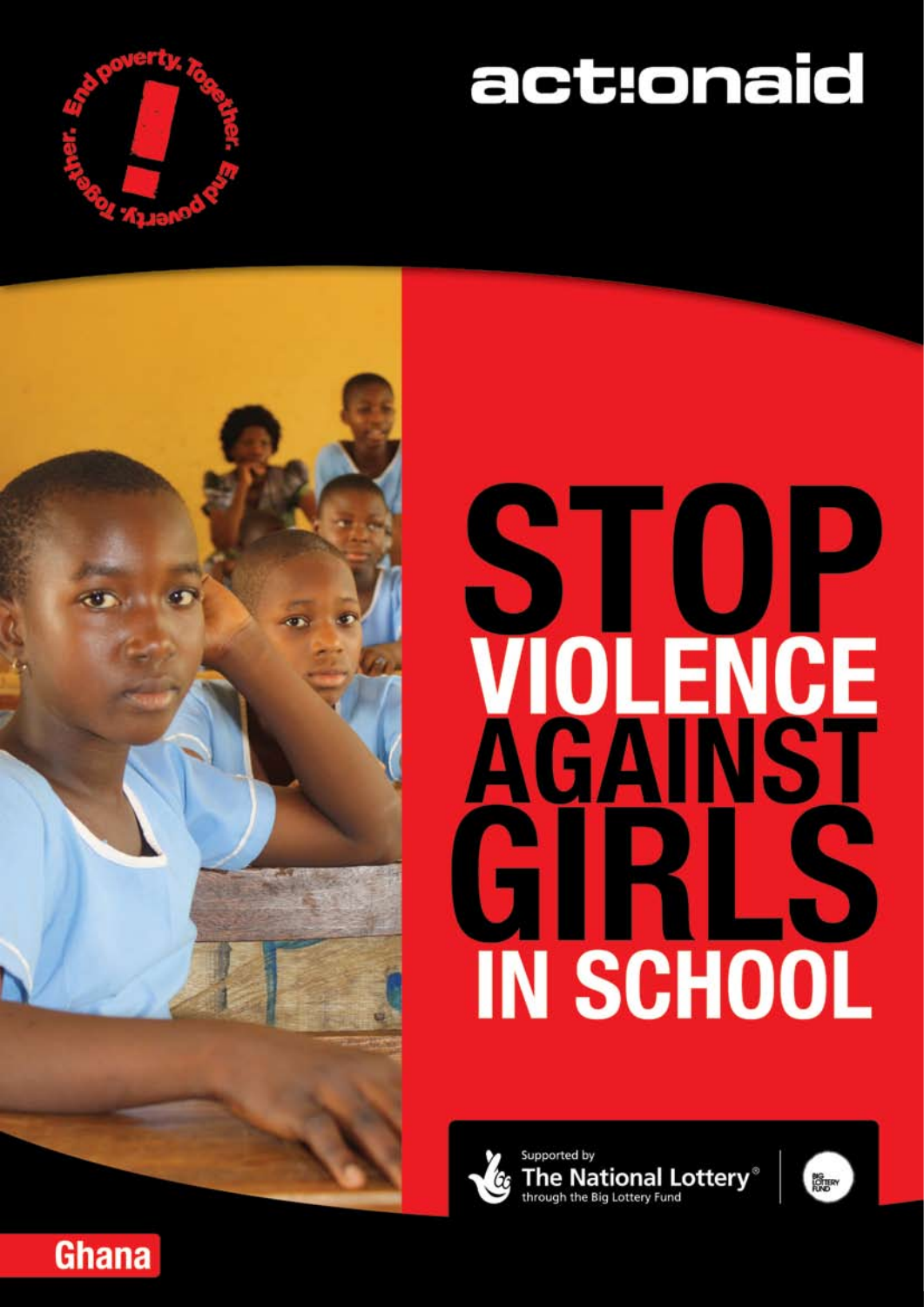

Research undertaken by ActionAid in 12 countries across Africa and Asia in 2004 shows that violence against girls in school constitutes a major challenge to girls' school enrolment, retention and educational performance.

ActionAid Ghana believes that violence against girls is an urgent priority that must be addressed to enable Ghana to attain the Millennium Development Goals (MDGs) on education and gender parity and the Education for All (EFA) goals by 2015.



With the support of the UK's Big Lottery Fund,

ActionAid International has recently launched a new and innovative multi-country project called Stop Violence Against Girls in School which is being run simultaneously in Ghana, Kenya and Mozambique. The project aims to protect girls' rights to and in education by promoting a violence-free school environment and improving girls' enrolment, retention and achievement levels.

## ABOUT THE PROJECT

The Stop Violence Against Girls in School (SVAGS) project was launched in Ghana in August 2008 and is currently being implemented in 13 communities and schools in the Nanumba North and Nanumba South Districts of the Northern Region of Ghana.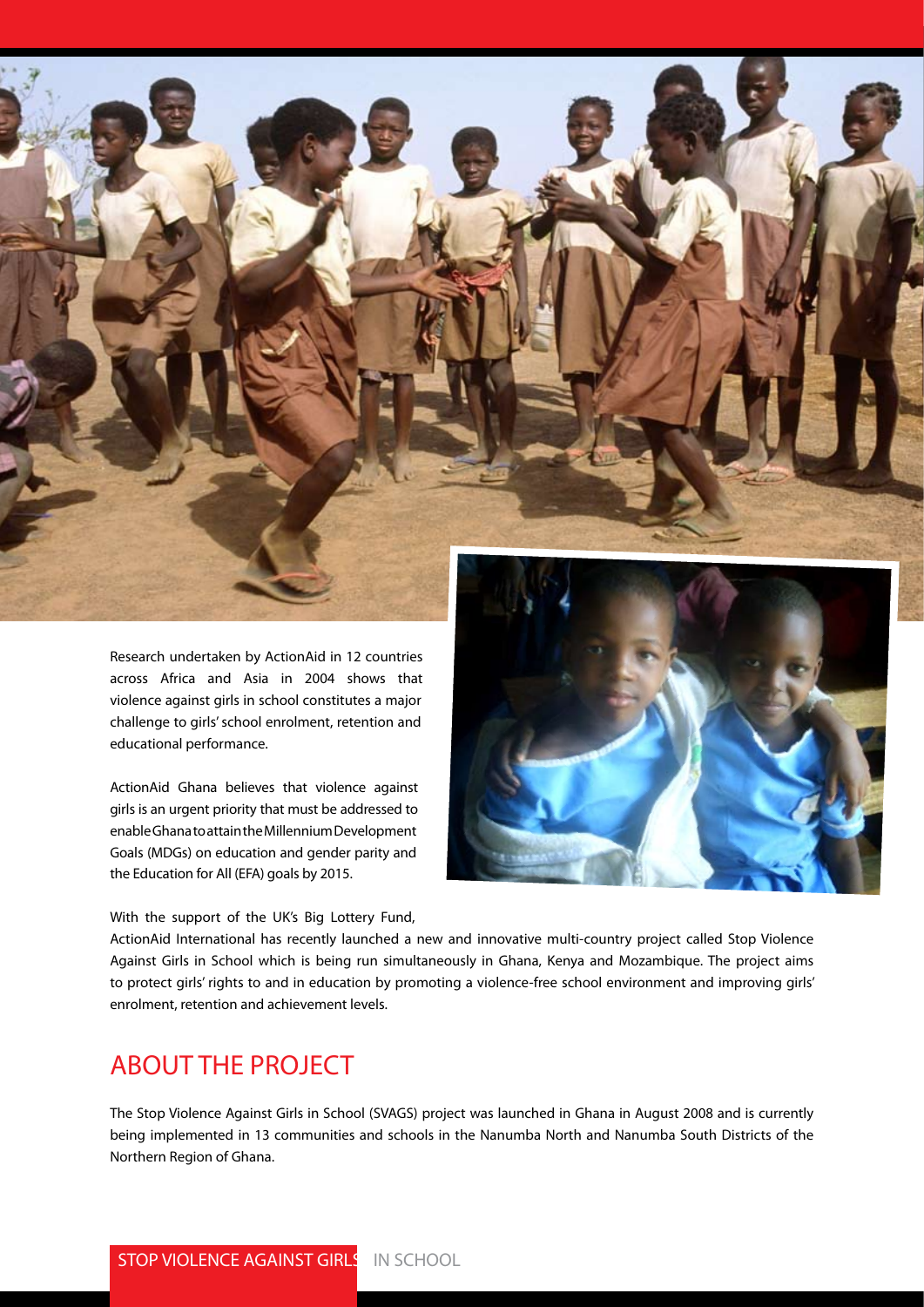ActionAid Ghana is working in close collaboration with a number of national partner organizations – Ghana National Education Campaign Coalition (GNECC) and Songtaba among others. The project is combining research, advocacy and community-level initiatives to improve girls' access to and achievement in education. The programmes will also create opportunities for girls' empowerment and establish lasting basis for transformation of gender relations in schools and communities.

This five-year initiative which started in July 2008 and will run until the end of June 2013, focuses on achieving the following outcomes:

Outcome 1: A legal and policy framework that specifically addresses VAGS exists and is being implemented at all levels by the end of the project.

Outcome 2: Violence against girls by family members, teachers and peers in the intervention districts is reduced by 50% from baseline statistics by the end of the project.

Outcome 3: In the portfolio intervention districts, enrolment of girls is increased by an average of 30%, girls' drop out rate decreases by an average of 30% and substantial progress is made towards gender parity in education by the end of the project.

Outcome 4: 1,075 girls in the portfolio intervention districts demonstrate the confidence to challenge the culture of violence in and around schools, report incidents and create peer support networks by the end of the project.



The following activities will be undertaken at national and community levels:

### Community awareness and sensitization campaigns intended to:

- Sensitise communities on the effects of violence against girls in school
- Mobilise communities including parents, traditional authorities and local government agencies to institute actions to prevent violence against girls in schools.
- Work with local and national media to run campaigns on violence against girls in school.
- Mobilise girls who have dropped out of school to return to school

### Creation of girl-friendly school environments through:

- Construction of toilet facilities for 6 schools in Nanumba.
- Establishment of girls' clubs and development of programmes to empower girls.
- Promotion of the dissemination and use of a national teachers' Code of Conduct.

### Training and capacity-building intended to:

- Train School Management Committees (SMC) and Parent-Teacher Association (PTA) members and other parents on issues on violence against girls, girls' rights and protection.
- Facilitate training of teachers and education authorities on gender-responsive teaching approaches.
- Train law enforcement agencies, media and community leaders to effectively respond to cases of violence against girls.